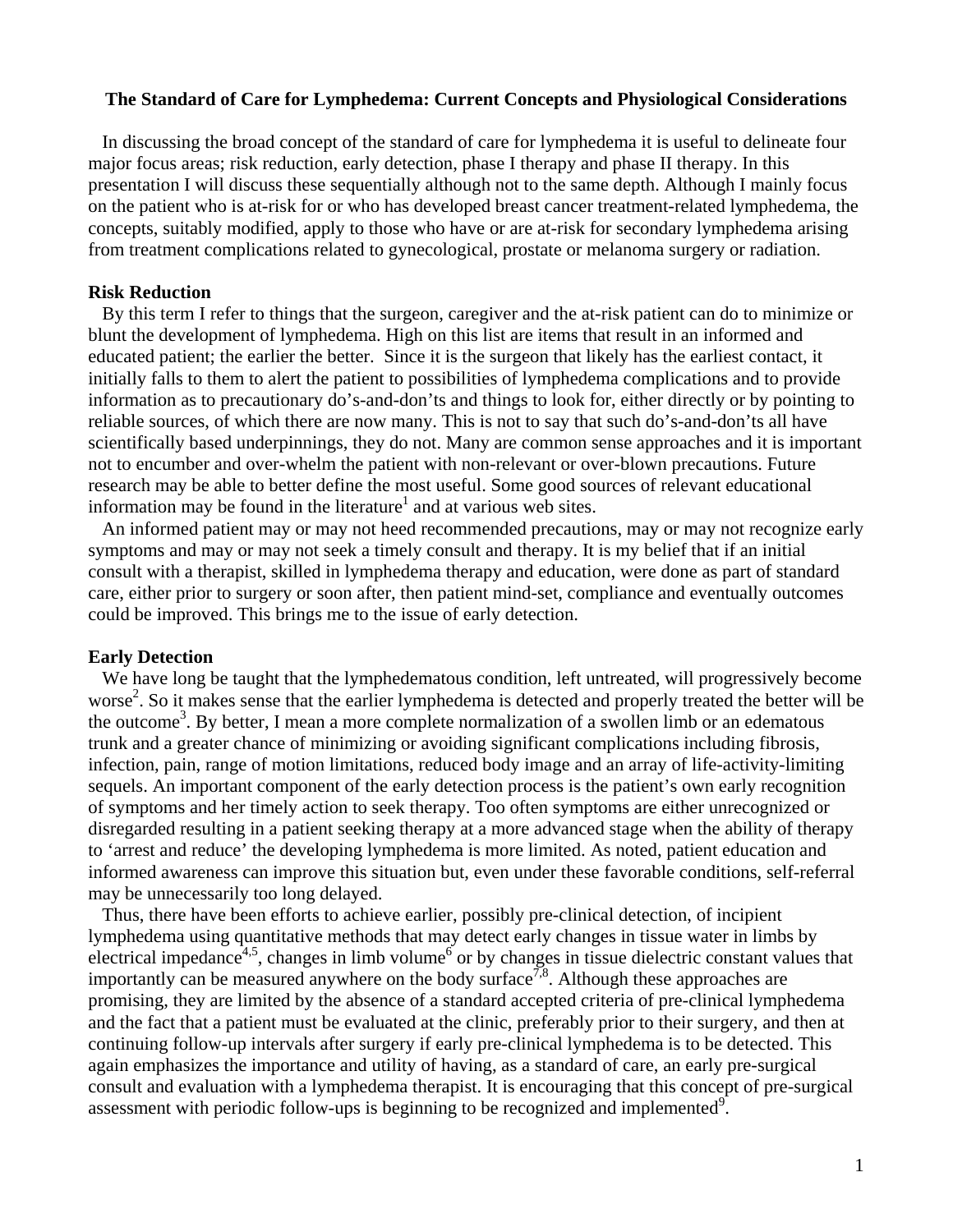## **Phase I Therapy**

 Once lymphedema is suspected or detected patients are usually referred to a lymphedema therapy clinic staffed by certified therapists. The standard of care for this phase I, intensive, but short term therapy sequence is referred to by several names including; Complete Decongestive Physiotherapy (CDP) or Complex Decongestive Therapy (CDT). The goals of CDP are to arrest lymphedema progression, reduce lymphedema volume and to train patients for their subsequent life-long phase II inhome self-care and educate them in risk reduction considerations. Phase II is needed to maintain and possibly improve upon gains made during Phase I.

 The standard of care of phase I CDP therapy includes manual lymphatic drainage (MLD), short stretch compression bandaging, decompression exercises, skin care and sometimes the use of intermittent pneumatic compression (IPC). The details of the various CDP components and their utility to achieve initial reductions in lymphedema are well documented by earlier literature<sup>3,10-12</sup> and more recent reviews<sup>13-16</sup>. However, because MLD is central to the Phase I therapeutic processes, and self-MLD is used in Phase II, it is instructive to consider its physiological basis and role more closely. To illustrate, I will use as an example upper extremity lymphedema.

 To set the stage it is helpful to recognize that the lymphatic system consists of an enormous number of lymphatic vessels, punctuated with lymph glands (nodes) that course through the body in association with blood vessels. Movement of lymph through these vessels is directed toward specific entry points

into the venous system. For drainage of the upper extremity under normal healthy conditions (**figure 1A**), axillary lymph nodes (LN) receive most upper extremity lymph fluid via superficial and deep lymphatic channels and the ipsilateral trunk quadrant via multiple pathways. Lymph also drains from the arm to and through the supra – and infraclavicular nodes bypassing the axillary nodes. Lymph enters the nodes via afferent channels and exits via efferent channels. It is collected by lymphatic vessels that join major trunks to empty into the venous system via junctions within the venous angle as schematized in the **figure 1**.



 If nodes are removed as part of breast cancer treatment, or channels damaged by radiation, then the ability of upper extremity lymphatic channels and all truncal tributaries to move lymph out of their respective territories is reduced (**figure 1B**). This reduction depends on the number of lymph nodes removed, their prior share of the overall drainage load and other effects associated with surgery and therapeutic radiation. Subsequent effects depend on the extent of lymphatic channels with direct connections to the venous system, the presence of anastomotic lymph collectors connecting the affected quadrant to the contralateral axillary and supraclavicular nodes, and on differences of upper extremity lymph flow features that affect subsequent arm lymphedema patterns. If, the reduction in lymph drainage capacity is large enough, lymphedema develops.

 MLD and IPC effectiveness, when used, depends on stimulating lymphatic flow in a way that facilitates lymph movement through alternative pathways so that lymph is moved from lymphedematous regions circumventing damaged or obliterated normal pathways. Key to effective therapy is the recognition of the underlying physiological processes, anatomical features and physical principles governing the lymph movement. These collectively indicate that one essential element is the treatment of truncal lymphatics to provide optimally effective lymphedema therapy.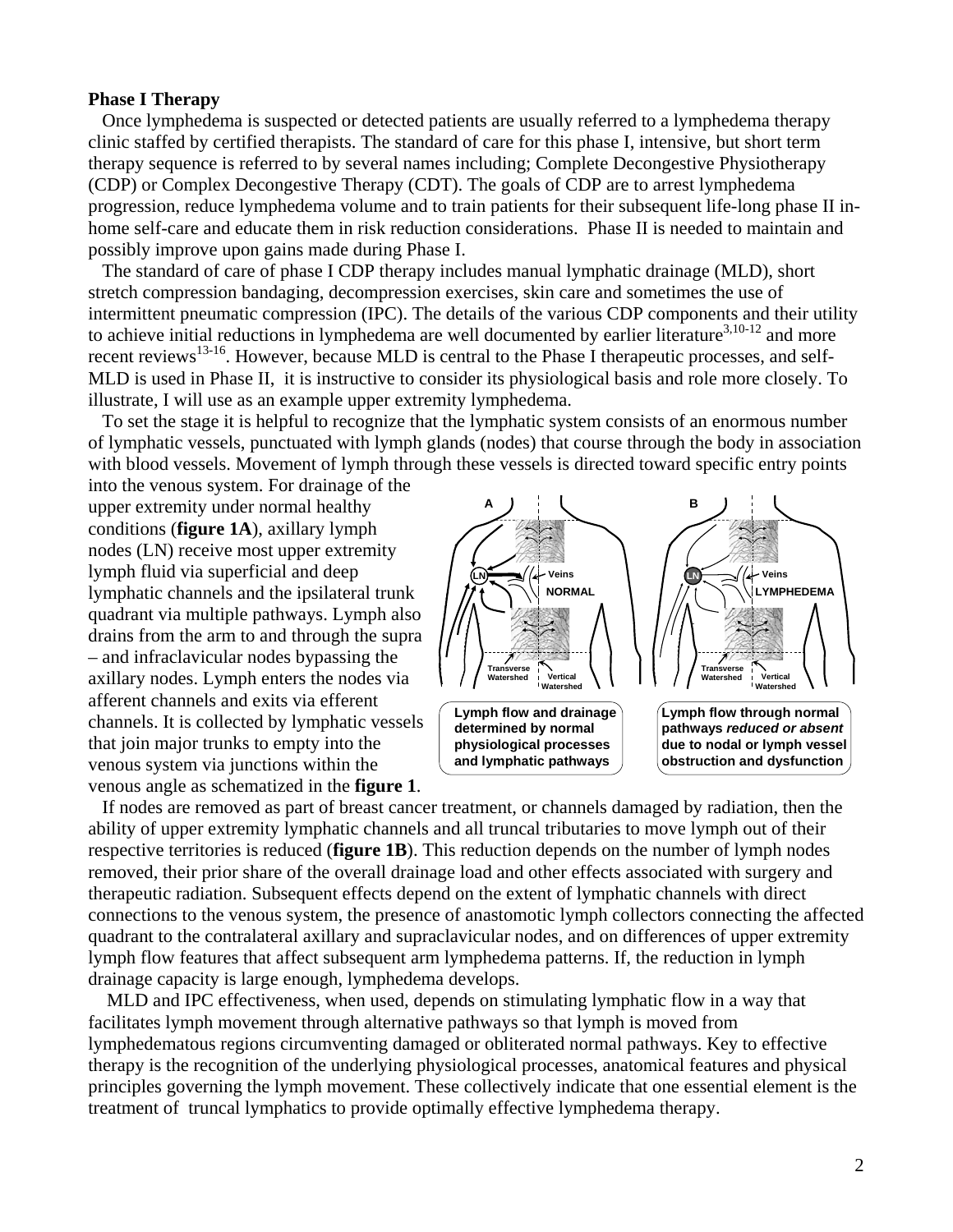This concept may be amplified and clarified by considering the physical and physiological factors

involved (f**igure 2**). Lymph movement within and then out of lymphatic territories is determined by (1) normal contractile activity of lymphatic vessels, (2) the associated dynamic pressures that are developed and (3) the resistance to lymph flow attributable to the overall network of lymphatic vessels and nodes. Dynamic pressures, in turn, depend on distension of smooth muscle within lymph vessel walls as influenced by their lymph volume or load. An optimal therapeutic approach should facilitate lymph flow into cleared areas and then flow within and then out of these cleared regions, ultimately emptying into the venous circulation.



 I consider first normal lymph transport from a limb to and through lymph nodes and lymph collectors and conduits terminating at junctions with the venous system (**figure 2A**). Three major physical factors affect this process; 1) dynamic propulsive pressures developed by contracting lymphatic vessels located within the limb  $(P_L)$ , 2) resistance to lymph flow between limb and venous junction  $(R_L)$ , and 3) pressures within the network of lymphatic vessels linking nodes to the venous system  $(P_{L,V})$ . These factors determine lymph flow  $(O<sub>L</sub>)$  from the limb as described by following functional relationship; [1]  $Q_L \sim (P_L - P_{LV}) / R_L$ . It compactly states that lymph flow is proportional to the pressure gradient between intra-lymphatic vessels and lymph-venous conduits divided by the lymphatic network resistance that lies between them.

 In the *lymphedematous condition*, lymph movement through normal channels and out of lymphedematous regions is reduced due to increased  $R<sub>L</sub>$ , (node removal and injury to lymphatic vessels and tissues) and reduced  $P_L$  within lymph vessels in the lymphedematous regions<sup>17</sup>. Promotion of lymph flow out of lymphedematous areas, parlty by bypassing higher resistance pathways, as is the strategy with MLD and some advanced IPC devices, now depends on the pressure gradient  $(P_L - P_T)$  in which  $P_T$  conceptually represents the truncal tissue pressure (**Figure 2B**). Thus, the importance and basis for preparatory truncal clearance, in which truncal pressure and volumes are reduced *prior to* attempting to drain lymphedematous regions is evident. It facilitates lymph flow through remaining 'normal' pathways by reducing  $P_{LV}$  and  $P_T$  thereby optimizing the gradient and facilitating treatment related lymph movement through alternate pathways.

 From the forgoing it is hopefully clear that the standard of care should include a treatment process that begins with a thorough truncal clearance phase and progresses in a manner schematically shown in **figure 3.** This approach is needed to minimize volume and pressure within lymphatic territories that will subsequently collect lymph fluid drained from lymphedematous tissue regions. Thus the prepared normal truncal region serves as an optimized pathway for the adjacent affected quadrant and the prepared affected truncal region serves as an optimized pathway for draining the lymphedematous arm. A similar proximal clearance requirement and analysis applies to lower extremity lymphedema.

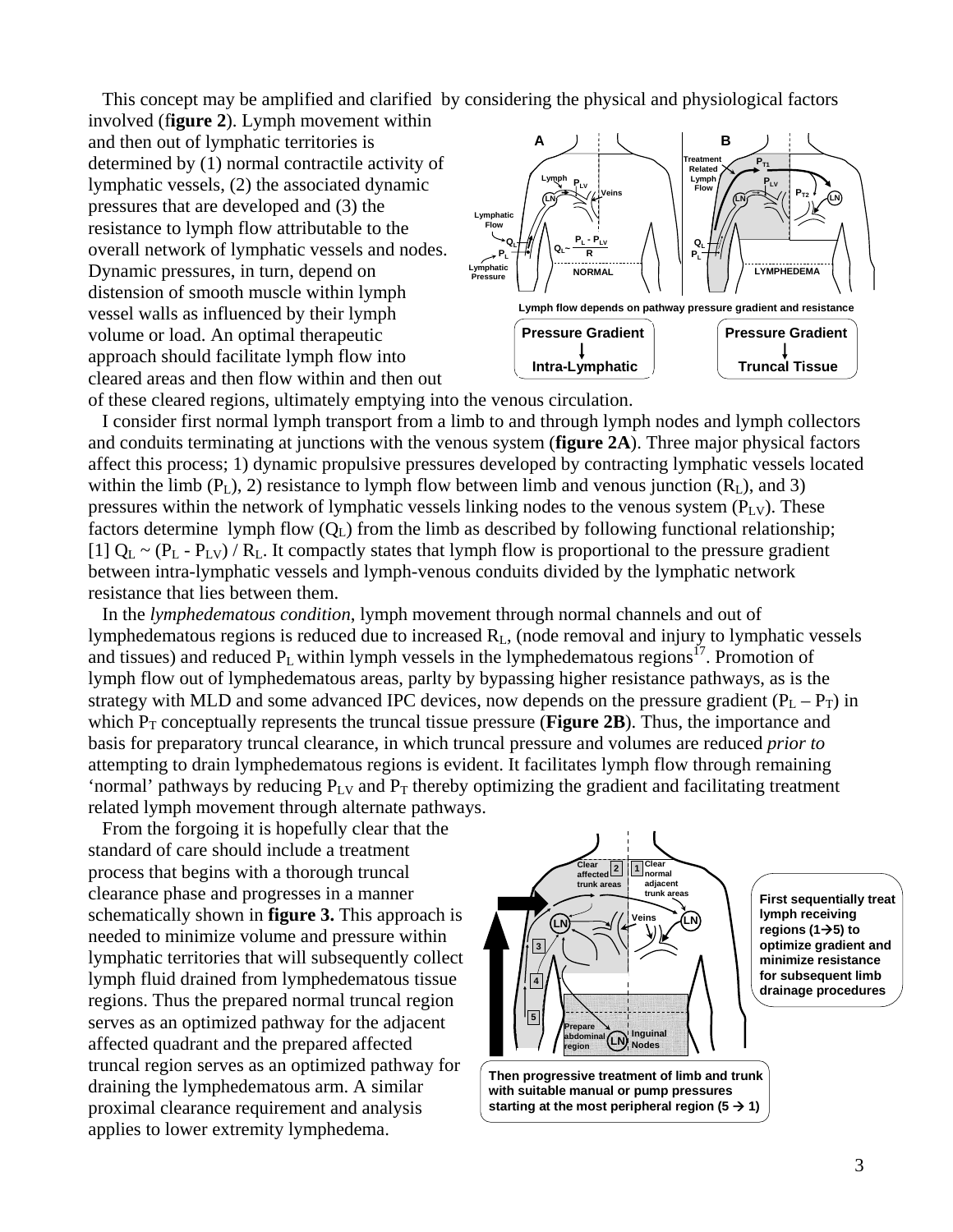#### **Phase II Therapy**

 The goals of home self-care are to maintain or improve edema reductions achieved during phase I and to reduce risks of complications. Conservative self-care in the home includes elements of the following: self-MLD, skin care, self-examination to detect diagnostic hallmarks of cellulitis, consistent wear and fitting and care of garments, weight control, and exercise. As defined by the Centers for Medicare and Medicaid Services, conservative in-home self-care may include a compression bandage or garment system. Only after a 4-week trial of conservative in-home care with no improvement are IPC devices covered and then only the older generation pumps. This is unfortunate since as discussed subsequently, a newer advanced pump approach provides the already mentioned needed preparatory truncal clearance and also provides patient-customized programming to meet individual patient special needs such as those dictated by ulcer presence and areas that are too painful to treat.

It has been determined<sup>14</sup> that lack of compliance in performing the various home self-care elements is a major factor contributing to the loss of gains so diligently achieved during phase I. Such losses and in fact reversals may trigger related complications including fibrosis, inflammation, cellulitis, diminished range of motion and pain. Lack of compliance, especially with respect to self-MLD and bandaging may be attributable to a number of factors. The affected areas may be difficult to reach because of impaired mobility, or because of their location, such as the back. The location of the affected area also complicates application of compression bandaging, which can be much more difficult to apply to the trunk than to the extremities. Further, self-care is emotionally challenging, because of the daily time required. Self-MLD also requires the patient's complete attention, as well as placing upon the patient physical demands. These demands are being made more difficult to meet in light of the longevity of aging cancer-survivors and their declining physical prowess. Self-MLD to be effective must also be done consistently and correctly which for many patients is a significant challenge. This self-care regimen may also lead to repetitive stress injuries of the already compromised limb or unaffected limb.

 Together these factors can discourage compliance, particularly as the patients are coping with cancer and its aftermath. As a result, many patients who make initial diligent efforts to adhere to the in-home treatment regimen experience exacerbations of the lymphedema or infections and require further rounds of in-clinic treatment including CDP. While the specialized attention provided by therapists is often psychologically supportive to patients, the costs associated with cycling through multiple sessions of CDP mount. Some third-party payers do not cover repeated CDP sessions, creating financial burdens for patients. A treatment improvement approach that can ease the physical and emotional burdens of in-home self-care while maintaining or improving the lymphedematous condition is available via the use of at least one advanced IPC device. Use of such effective IPC devices, such as the Flexitouch® system should be seriously considered as a component of standard home self-care and suitably supported by third-party payers as an early adjunctive component. Its features and effectiveness have been previously described $18-21$ 

 In considering adjunctive IPC use in the home care setting or as a component of phase I treatment, it is important to define a minimum set of features required to provide safe and effective therapy consistent with underlying physiological principles. As already noted the capacity to provide automated initial truncal or proximal clearance is essential. Without it, not only are attempts to drain lymphedematous regions inefficient and less effective, but may also result in injury. In a recent survey of 50 certified lymphedema therapists conducted by the author, their greatest concerns about using or recommending IPC was that it would cause truncal or genital edema or produce fibrotic cuffs. Each of the these is indeed a concern with 'older generation' pumps that do not have truncal or proximal clearance preparation phases, further indicating the importance of using advanced IPC devices .

 Another IPC feature consideration is the pattern and magnitude of the pressure delivered to the skin by the segmented chambers in contact with the skin. With respect to the pattern of compression, most IPC devices use what I call a "squeeze and hold" pattern whereas newer advanced approaches use a "work and release" pattern that, during drainage progresses distal to proximal in way that more closely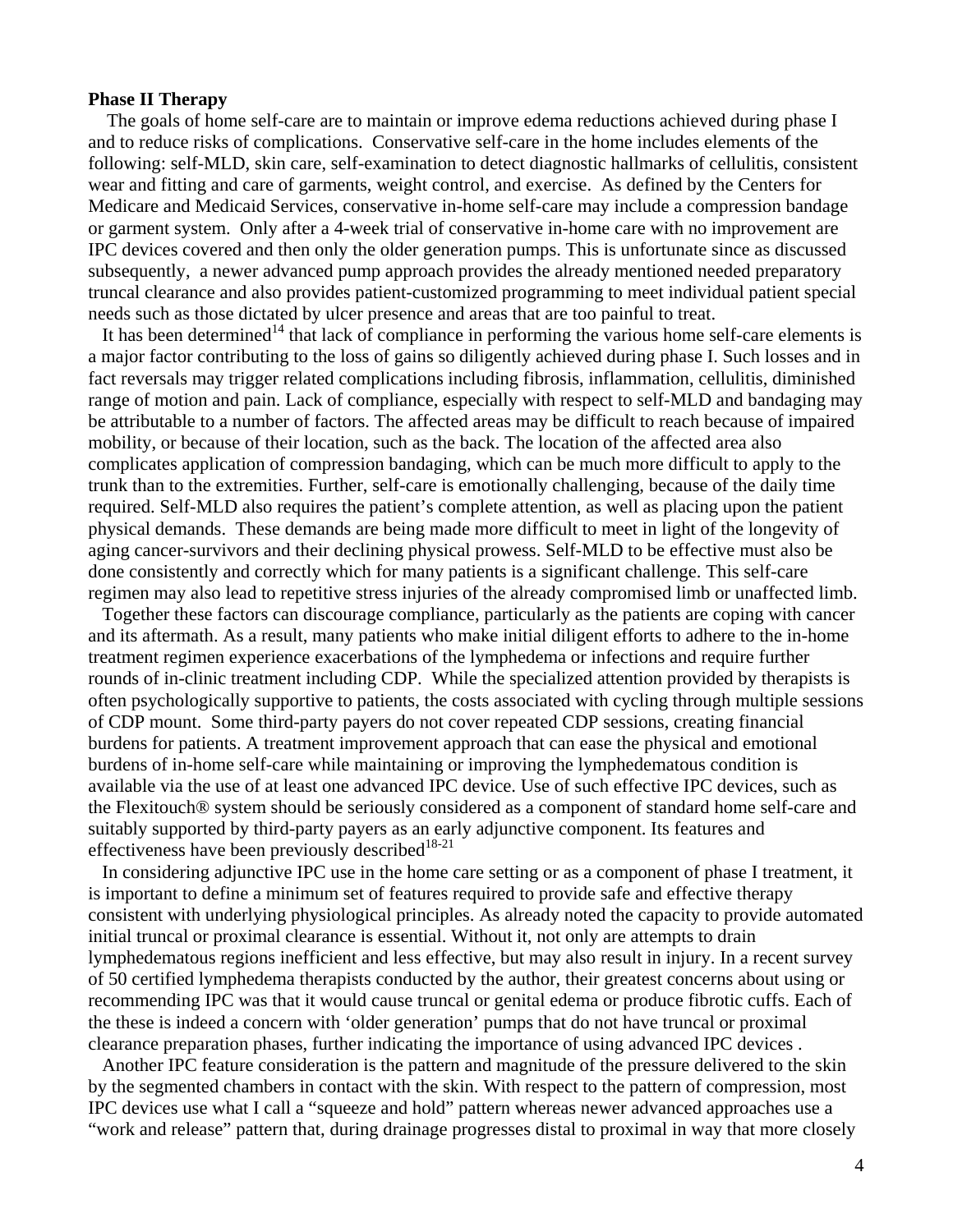emulates the established effective pattern used in MLD. The differences are well illustrated in **figure 4** 

that shows arm drainage pressures measured for an advanced IPC device (Flexitouch®) in comparison to an 'older generation' device using the "squeeze and hold" approach (Lympha Press®). In the aforementioned survey of experienced therapists one of the most important IPC compression feature was to have an IPC that operated with the "work and release' approach.

 Besides the compression pressure pattern, the magnitude and duration of pressure applied to the skin should be considered. The literature alerts us to the possibility of lymphatic vessel injury if too high a pressure for too long a time is used. Interestingly, too high a pressure was also a prime concern of surveyed therapists regarding IPC use. Thus it

 $70$ Flexitouch® Δ **Drainage** 60 *'Work &*  50 *Release'* **Dorsal Forearm Antecubital** Antecubit **Crease Wrist**  $\frac{1}{2}$   $\frac{40}{30}$ **1 2 3 4 5 Pressure Sensor Groups**  $20$ **Skin Pressure Skin Pressure**  $10$  $\mathbf{0}$  $15$  $\overline{20}$ 25 30 35  $\overline{5}$  $10$ 40 45  $70$ Lympha Press® B 60 *'Squeeze*  50 *& Hold"* mmHg 40 30  $20$  $10$  $\mathbf{0}$  $\mathbf{0}$  $10$ 35 5  $20$  $25$ 30 40 15 **Seconds**

is important that pressures delivered to skin be in accord with the pressure settings, either via manual or programmed methods. Literature has indicated that in 'older generation' IPC pumps this calibration is not accurate<sup>22</sup>. The combined pressure magnitude and action duration can be captured using the pressure-time integral that takes into account the actual time dependent pressure profile delivered to the skin. When applied to "work and release" vs. "squeeze and hold" patterns, the "work and release'

approach yields a significantly less pressure-time integral as shown in **figure 5.** This fact suggests that efficient and safe therapy are features of the "work and release" method used in advanced IPC devices.

To succinctly sum up the main points:

• The standard of care for lymphedema embraces a broad spectrum of considerations that include 1) reducing risk for those who are at-risk, 2) early, potentially pre-clinical detection, 3) early and intensive initiation of therapy (phase I) and 4) maintenance and improvements upon phase I gains via longterm in-home self-care (Phase II).



• Risk reduction can be enhanced by suitable early education of patients and when possible coupled with pre-surgical and follow-up evaluations

• Historically and generally accepted phase I therapy includes MLD, short stretch compression bandages, decompression exercise and skin care in some cases supplemented with IPC use.

• Phase II consists of a long-term possibly life-long in home self-care program including self-MLD, use of an elastic garment, compression bandaging, exercise and skin care.

• Significant Phase II compliance issues that may negate Phase I gains may be countered or preempted by the use of IPC devices preferably by an IPC device that provides truncal clearance, programmable patient-customized treatment patterns and calibrated pressures, and a pressure pattern that emulates the well established and physiologically based "work and release" method.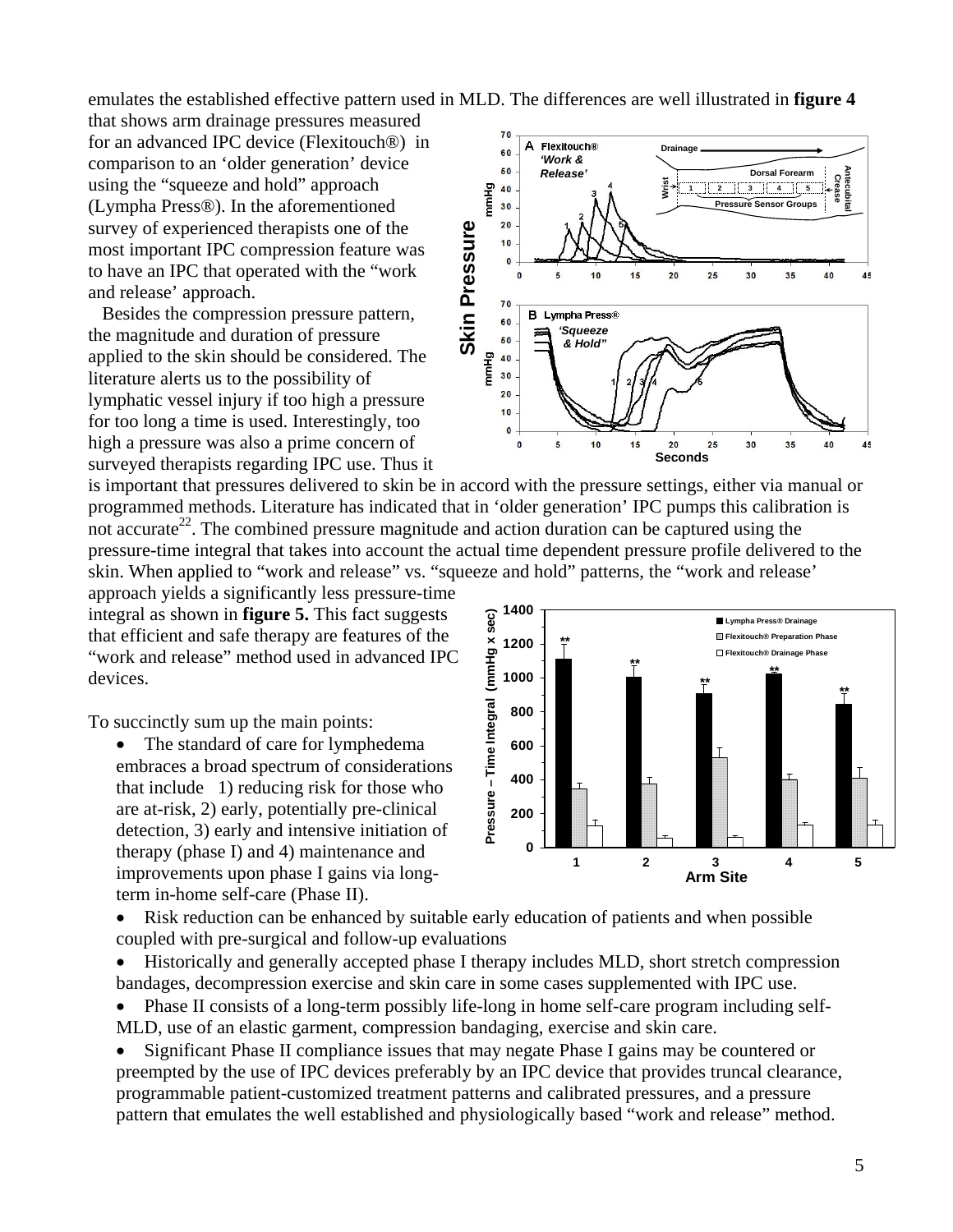# **REFERENCES**

- 1. Ridner SH. Pretreatment lymphedema education and identified educational resources in breast cancer patients. Patient Education and Counseling 2006;61(1):72-79.
- 2. Casley-Smith JR. Alterations of untreated lymphedema and it's grades over time. Lymphology 1995;28(4):174-185.
- 3. Casley-Smith JR, Boris M, Weindorf S, Lasinski B. Treatment for lymphedema of the arm--the Casley-Smith method: a noninvasive method produces continued reduction. Cancer 1998;83(12 Suppl American):2843-2860.
- 4. Cornish BH, Chapman M, Hirst C, Mirolo B, Bunce IH, Ward LC, Thomas BJ. Early diagnosis of lymphedema using multiple frequency bioimpedance. Lymphology 2001;34(1):2-11.
- 5. Cornish BH, Chapman M, Thomas BJ, Ward LC, Bunce IH, Hirst C. Early diagnosis of lymphedema in postsurgery breast cancer patients. Ann N Y Acad Sci 2000;904:571-575.
- 6. Stout Gergich NL, Pfalzer LA, McGarvey C, Springer B, Gerber LH, Soballe P. Preoperative assessment enables the early diagnosis and successful treatment of lymphedema. Cancer 2008;112(12):2809-2819.
- 7. Mayrovitz HN. Assessing local tissue edema in postmastectomy lymphedema. Lymphology 2007;40(2):87-94.
- 8. Mayrovitz HN, Davey S, Shapiro E. Local tissue water assessed by tissue dielectric constant: anatomical site and depth dependence in women prior to breast cancer treatment-related surgery. Clin Physiology and Functional Imaging 2008.
- 9. Schonholz SM. Preoperative assessment enables the early detection and successful treatment of lymphedema. Cancer 2009;115(4):909.
- 10. Foldi E. The treatment of lymphedema. Cancer 1998;83(12 Suppl American):2833-2834.
- 11. Leduc O, Leduc A, Bourgeois P, Belgrado JP. The physical treatment of upper limb edema. Cancer 1998;83(12 Suppl American):2835-2839.
- 12. Rinehart-Ayres ME. Conservative approaches to lymphedema treatment. Cancer 1998;83(12 Suppl American):2828-2832.
- 13. Lawenda BD, Mondry TE, Johnstone PA. Lymphedema: a primer on the identification and management of a chronic condition in oncologic treatment. CA: a cancer journal for clinicians 2009;59(1):8-24.
- 14. Vignes S, Porcher R, Arrault M, Dupuy A. Long-term management of breast cancer-related lymphedema after intensive decongestive physiotherapy. Breast Cancer Res Treat 2007;101(3):285-290.
- 15. Koul R, Dufan T, Russell C, Guenther W, Nugent Z, Sun X, Cooke AL. Efficacy of complete decongestive therapy and manual lymphatic drainage on treatment-related lymphedema in breast cancer. Int J Radiat Oncol Biol Phys 2007;67(3):841-846.
- 16. Cheville AL. Current and future trends in lymphedema management: implications for women's health. Physical medicine and rehabilitation clinics of North America 2007;18(3):539-553, x.
- 17. Modi S, Stanton AW, Svensson WE, Peters AM, Mortimer PS, Levick JR. Human lymphatic pumping measured in healthy and lymphoedematous arms by lymphatic congestion lymphoscintigraphy. The Journal of Physiology 2007;583(Pt 1):271-285.
- 18. Mayrovitz H, Brown-Cross D, Mayrovitz B, Humble-Golla A. Lymphedema: Role of Truncal Clearance as a Therapy Component. Home Health Care Management & Practice 2009;in press.
- 19. Mayrovitz HN. Interface pressures produced by two different types of lymphedema therapy devices. Physical therapy 2007;87(10):1379-1388.
- 20. Ridner SH, McMahon E, Dietrich MS, Hoy S. Home-based lymphedema treatment in patients with cancer-related lymphedema or noncancer-related lymphedema. Oncology Nursing Forum 2008;35(4):671-680.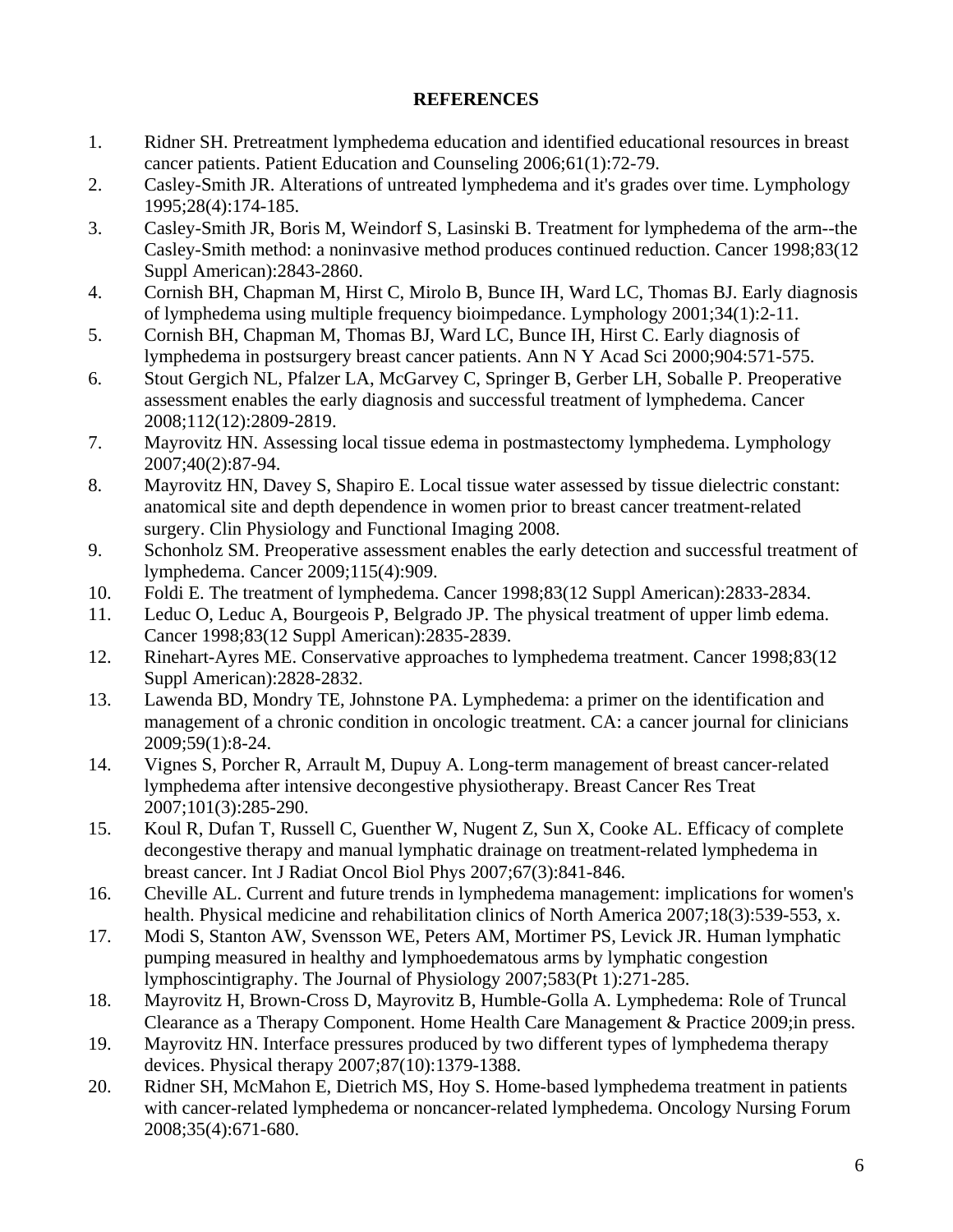- 21. Wilburn O, Wilburn P, Rockson SG. A pilot, prospective evaluation of a novel alternative for maintenance therapy of breast cancer-associated lymphedema [ISRCTN76522412]. BMC Cancer 2006;6:84.
- 22. Segers P, Belgrado JP, Leduc A, Leduc O, Verdonck P. Excessive pressure in multichambered cuffs used for sequential compression therapy. Physical therapy 2002;82(10):1000-1008.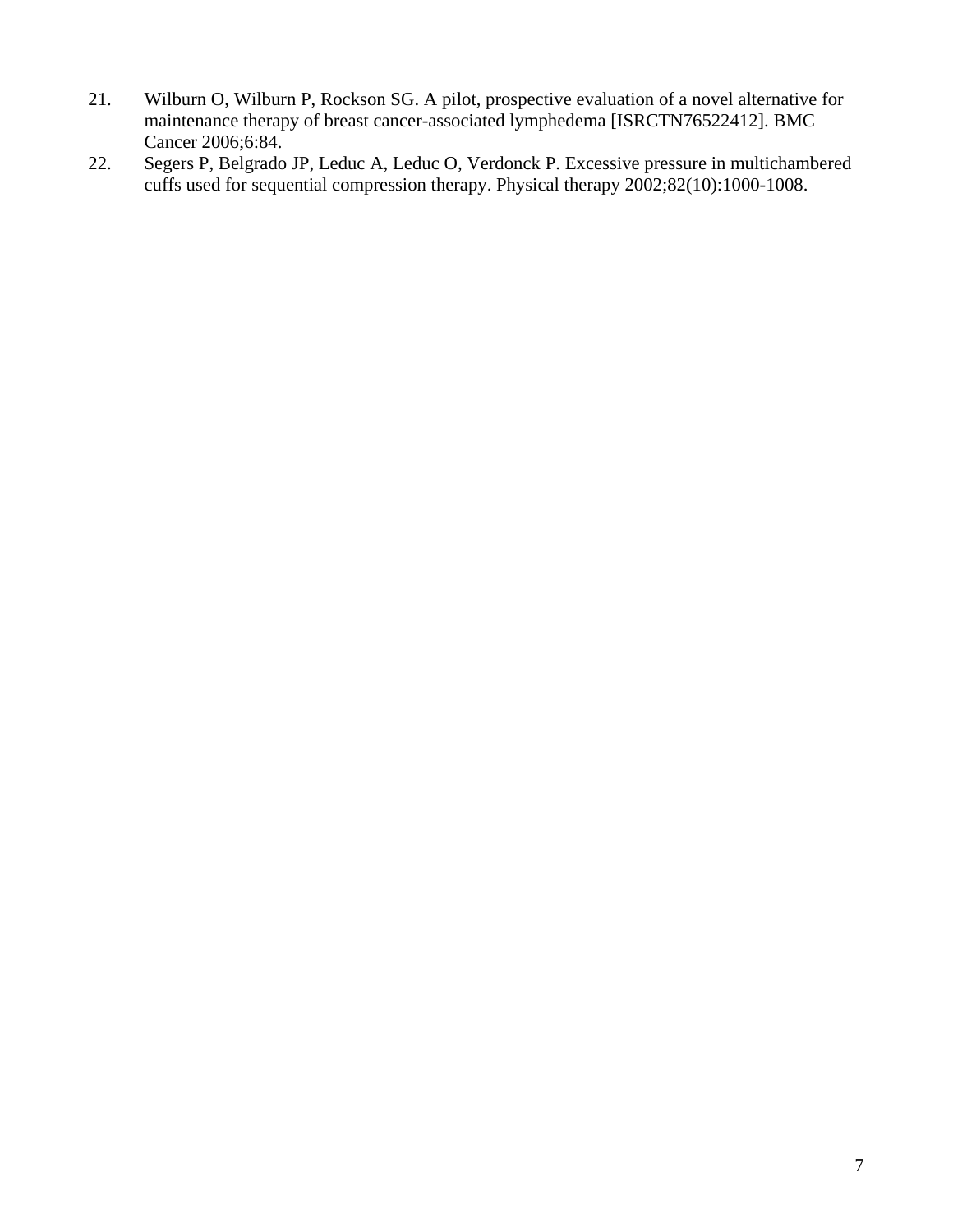## **Figure Legends**

**Figure 1**. Schematized lymph drainage of right arm and trunk quadrant: Normal vs. Lymphedema. LN represents lymph node. (A) Normal drainage from arm and ipsilateral and contralateral trunk quadrants. Lymph normally drains away from the watershed into nodes in the corresponding quadrant (B) LN removal or lymph vessel injury renders normal pathways deficient or absent thereby reducing lymph drainage from arm and ipilateral quadrant. Lymph flow can be directed across the watershed into the contralateral quadrant with proper applied therapy.

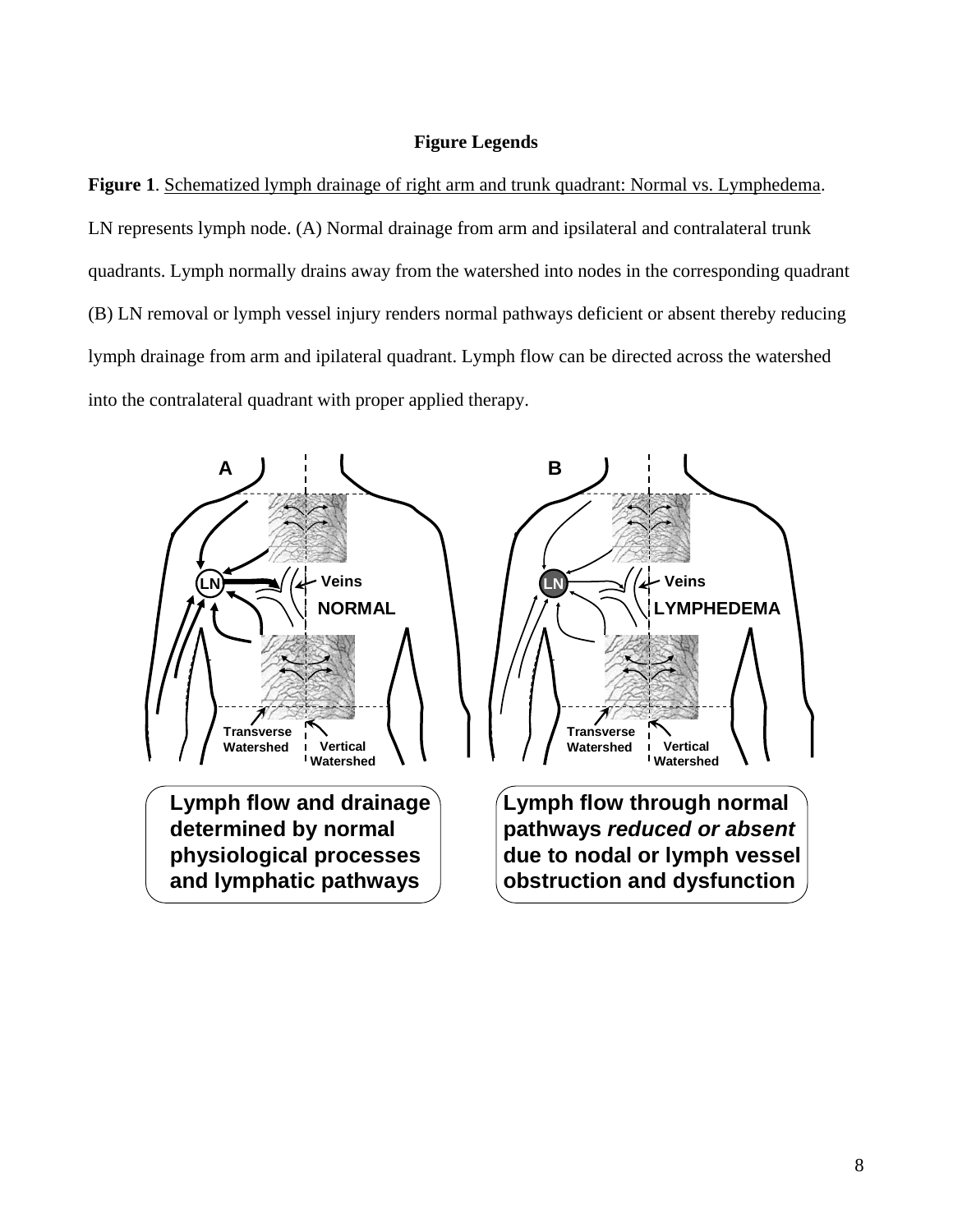## **Figure 2**. Main physical determinants of lymph flow from the arm: Normal vs. Lymphedema.

 $P_L$  is the dynamic propulsive pressure developed by contracting lymphatic vessels and  $P_{LV}$  is the pressure in the network of lymphatic vessels linking the nodes to the venous system. (A) Normally the lymph flow (Q<sub>L</sub>) depends on the gradient between P<sub>L</sub> and P<sub>LV</sub> and on the resistance of the normal lymphatic pathways between arm and venous junction. (B) When normal pathways are lost therapy seeks to use alternate ones. The effective pressure gradient now depends truncal tissue pressures  $(P_T)$  of both the contralateral and ipsilateral quadrants. Effective therapy seeks to reduce  $P_T$  to maximize the lymph perfusion gradient  $(P_L - P_T)$ .

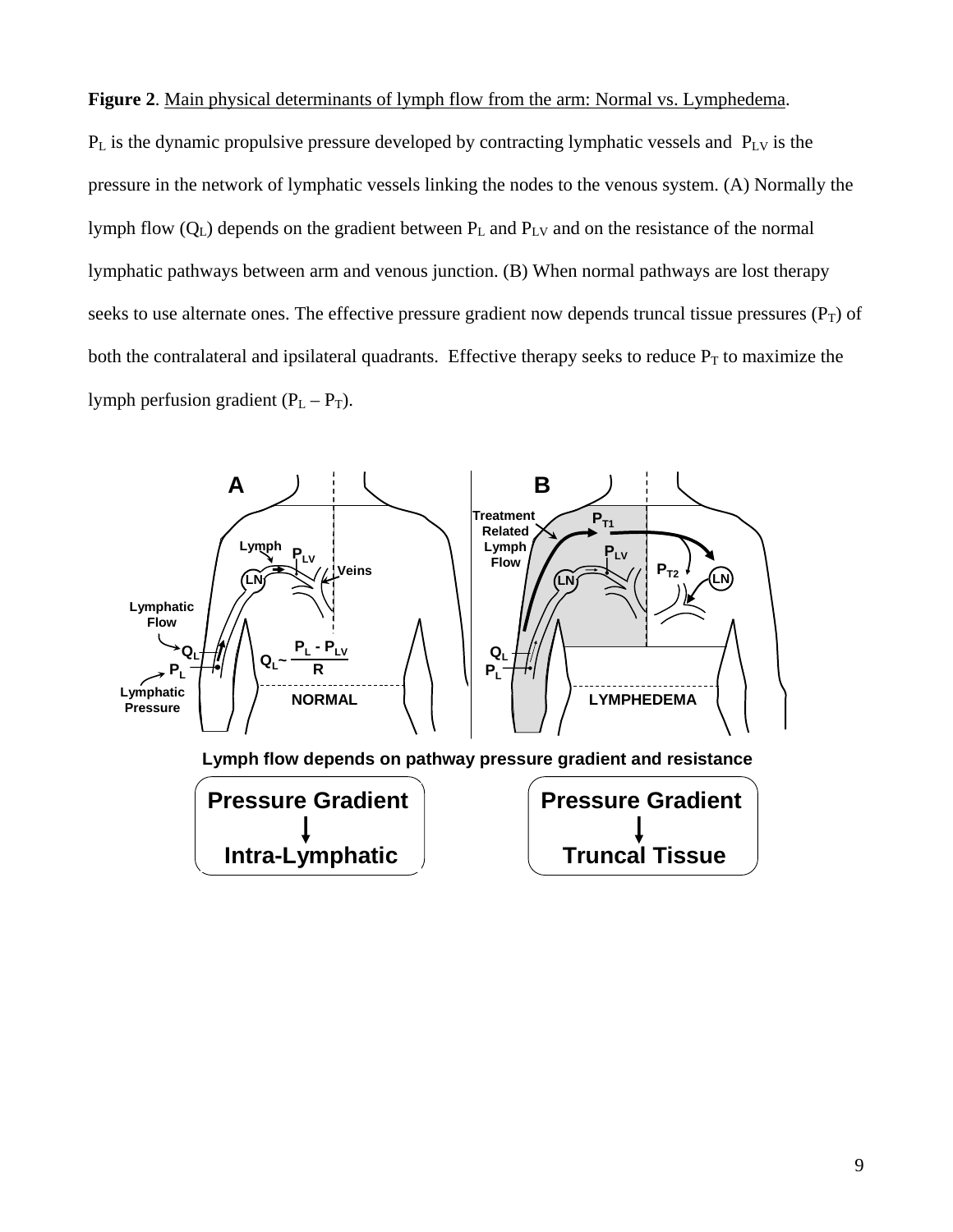## **Figure 3**. Schematized depiction of effective truncal-limb treatment

Normal flow pathways are reduced or absent. Truncal clearance reduces  $P_T$  and  $P_{LV}$  in ipsilateral and contralateral quadrants and augments normal lymphatic vessel pumping actions prior to attempting limb drainage therapy. Treatment related lymph flow is thus optimized. See text for further discussion The numbers show the sequential order in which applied therapeutic decongestion or clearance is most appropriate and effective. The main emphasis is on preparing the truncal regions prior to treating the affected limb. The physiological basis for this approach is discussed in detail within the text.

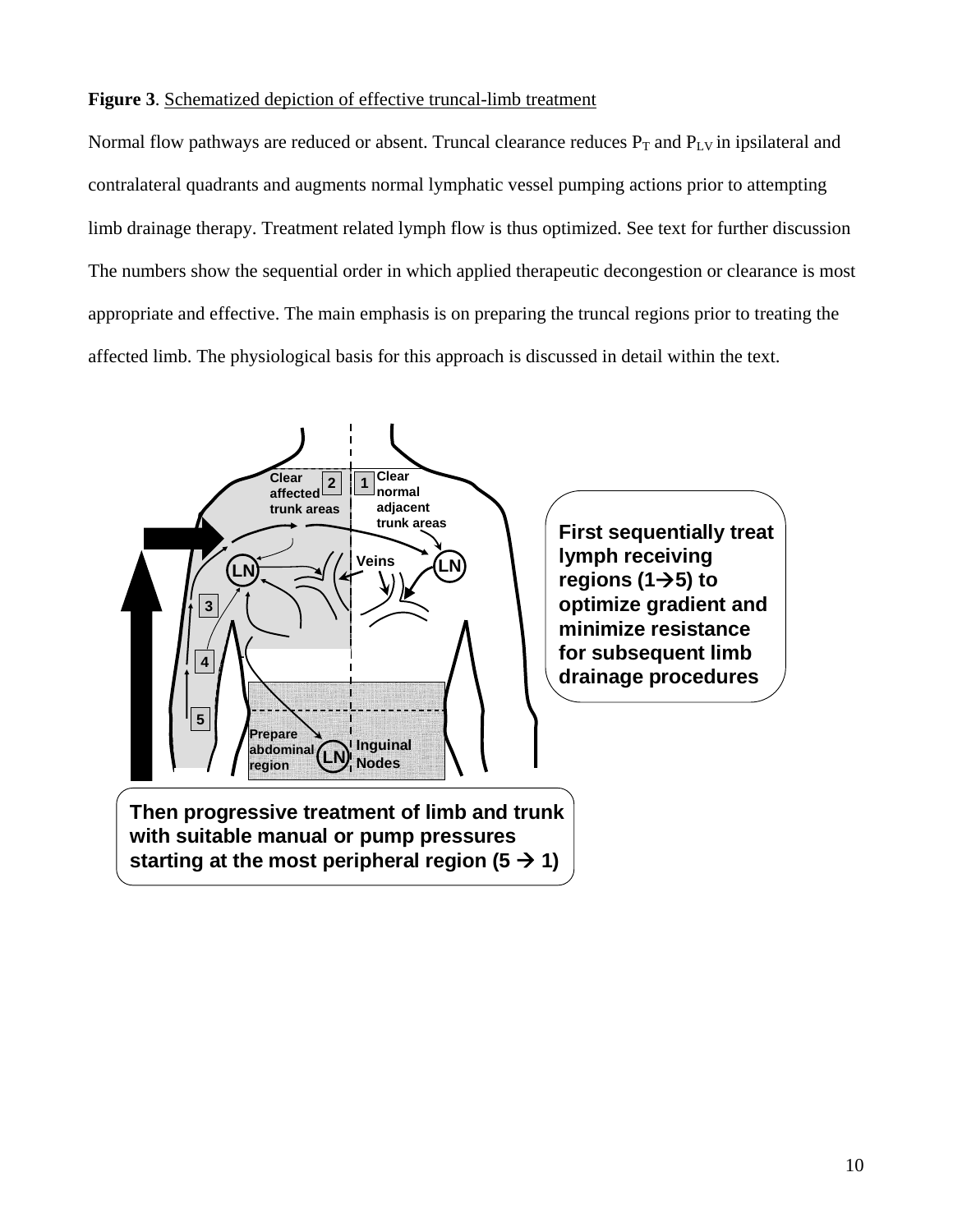## **Figure 4**. Differences in skin pressure-time patterns associated with IPC pump types.

Numbers (1-5) correspond to pressure sensor groupings on the forearm and the sequential pressures measured as the IPC chambers on the arm sequentially inflate and deflate. Skin pressures are the instantaneous average pressures of multiple sensors within each grouping. On complete drainage cycle is shown for each of the devices. A) Flexitouch® - drainage cycle, B) Lympha Press®